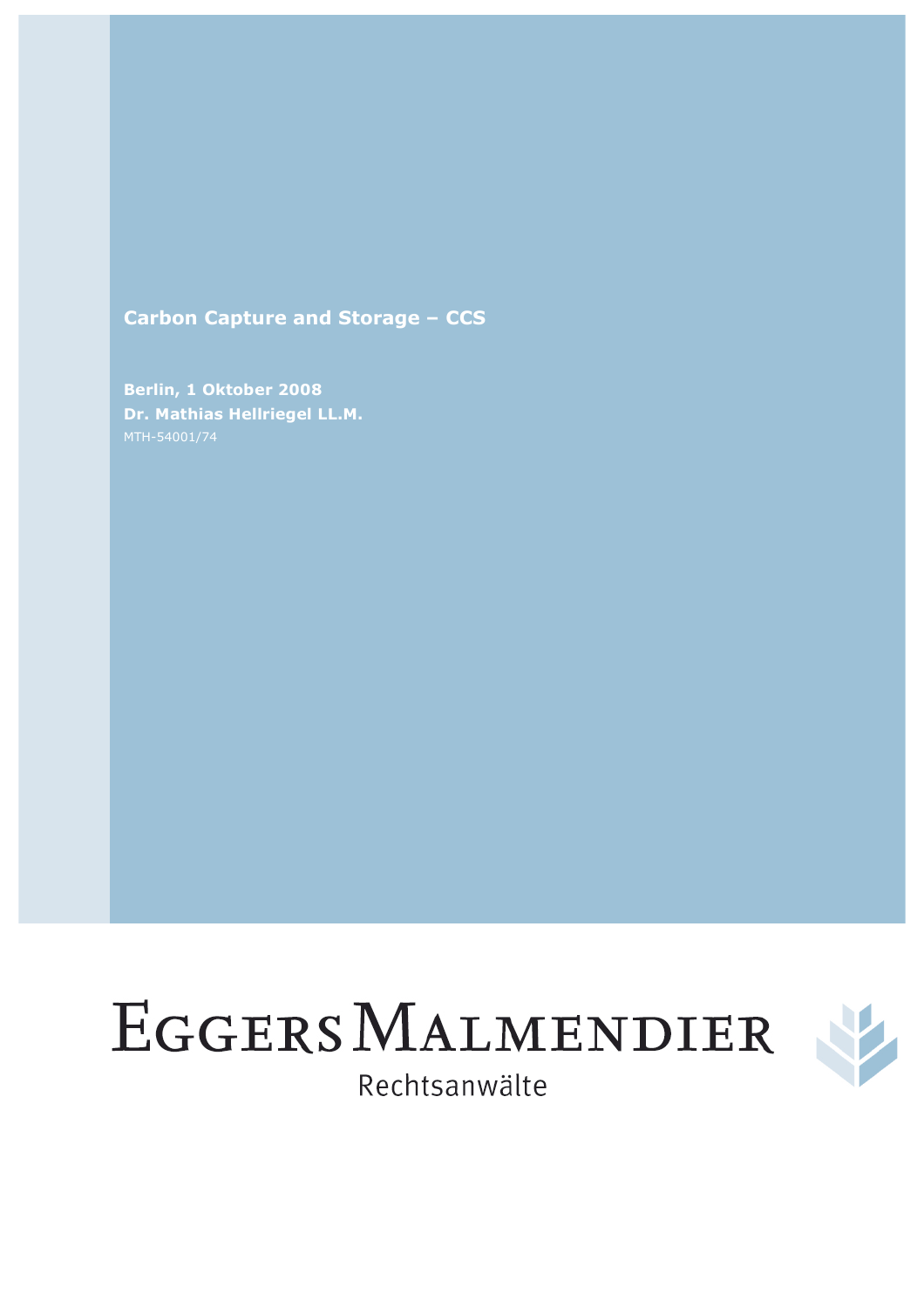

#### **Carbon Capture and Storage – CCS**

*Mathias Hellriegel LL.M.\*, Berlin*

Carbon emissions into the atmosphere are considered to be the main cause of climate change and global warming. Curbing greenhouse gas emission and, in particular, carbon dioxide emissions is thus a major target in international, European and national politics. The discussions on the appropriate means to reach emission reduction goals include plans to capture carbon and store it in appropriate places instead of releasing it into the atmosphere.<sup>1</sup> This technique is called "Carbon Capture and Storage (CCS)".

These plans are by no means theoretical considerations. Actually large German energy suppliers are planning to use this technology and different methods to capture and store carbon are currently being tested;<sup>2</sup> in addition, there are a great number of pilot projects on an international level.<sup>3</sup>

Beside technical feasibility and economic efficiency,  $4$  the legal classification of CCS demands clarification. Therefore, after looking at the main technical principles of CCS (I.), the national law will be examined in terms of its applicability to carbon storage (II.) and –

j.

Beisheim Center Berliner Freiheit 2 10785 Berlin Telefon +49.30.59 00 30 4-0 Telefax +49.30.59 00 30 4-48 Eggers Malmendier Rechtsanwälte Partnerschaftsgesellschaft AG Charlottenburg PR 465 B www.eggers-malmendier.com

 $*$  Dr. Mathias Hellriegel LL.M., is a Berlin-based lawyer and partner at Eggers Malmendier Rechtsanwälte.

<sup>1</sup> IPCC (Intergovernmental Panel on Climate Change), Special Report on Carbon dioxide Capture and Storage – Summary for Policymakers and Technical Summary, 2005, available via the internet http://www.ipcc.ch/. According to some NGOs and experts CCS is to be rejected as a measure of climate protection, as CCS comes too late, is too consuming in regards to energy and other natural resources (especially water), is a risky technology and too expensive, cp. Greenpeace, False Hope – Why carbon capture won't save the climate, p. 5 ff., available via internet http://greenpeace.org/international/press/reports/false-hope.

<sup>2</sup> BT-Drs. 16/5059, p. 2.

 $3$  15 projects, thereof 10 in Europe have been identified by the European Union, cp. http://ec.europa.eu/environment/climat/ccs/docs\_en.htm.

<sup>4</sup> Cp. McKinsey, Carbon Capture & Storage: Assessing the Economics, p. 6 f., available via the internet http://www.mckinsey.com/clientservice/ccsi/pdf/CCS\_Assessing\_the\_Economics.pdf: A pilot plant is and will be two or three times more expensive than a "normal" plant, but from 2030 on there is a possibility that the costs for using CCS will level the expenses of releasing one ton of carbon dioxide into the atmosphere according to the emission trading scheme (ETS). Also cp. Briefing by the Federal Government, Report on the Environment 2008 by the German Council of Environmental Advisors, Environment Protection and Climate Change, BT-Drs. 16/9990, p. 147.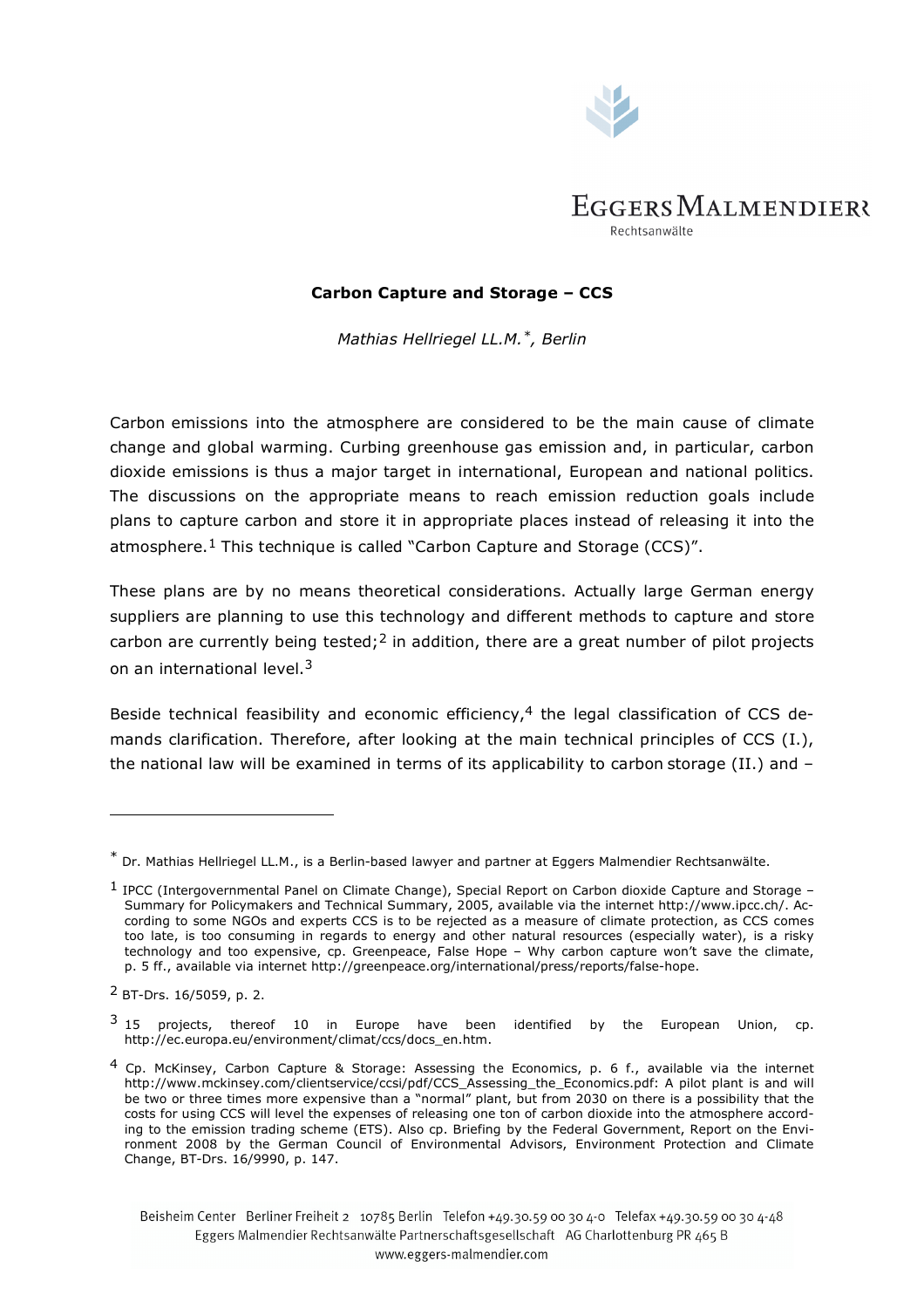

with regards to a planned European Directive, specifically on carbon storage – challenges for a new legal framework shall be formulated (III.).

– 2 –

#### **I. Technical principles of carbon capture and storage**

The CCS technology comprises carbon capture, transport to the storage sites and subsequent carbon storage.

When looking at carbon capture three different processes are available:<sup>5</sup> Pre-combustion systems separate the carbon by so-called (coal) gasification. Post-combustion systems use various technologies, mainly a filter or condensation, to separate the carbon. The third option is oxyfuel combustion – combustion of the fossil fuel in pure oxygen, which facilitates the capture of carbon through condensation. A pilot plant with the power of 30 MW equipped with the latter technology has been erected in the industrial park Schwarze Pumpe and has been put into operation in September 2008.

Since potential storage sites are at present not in the immediate vicinity of industrial plants, the captured carbon will have to be transported from the plant to the storage site<sup>6</sup>, generally by ship or through pipelines.<sup>7</sup> It would also be possible – but from an ecological point of view not reasonable, at least not on an industrial level – to transport the material by rail or road.

The carbon can subsequently be stored in aquifers or in  $-$  still extractable or fully extracted – oil and gas storage sites.<sup>8</sup> Extractable oil and gas fields are preferable storage sites as the injection of compressed carbon creates high pressure, which leads to more oil or gas rising from the spring than during conventional extraction or a longer exploitation period of dwindling springs (enhanced oil recovery [EOR] or enhanced gas recovery [EGR]). Therefore the use of this storage technology is currently tested in the Altmark.<sup>9</sup>

 $^5$  Cp. IPCC, Fn. 1, p. 2 ff. and 21 ff.; Donner/Lübbert, Kohlendioxid-arme Kraftwerke, CO<sub>2</sub>-Sequestrierung: Stand der Technik, ökonomische und ökologische Diskussion, Wissenschaftliche Dienste des Deutschen Bundestags, 2006, p. 9 ff.; BMWA-Dokumentation Nr. 527: Forschungs- und Entwicklungskonzept für emissionsarme fossil befeuerte Kraftwerke, 2003, p. 46 ff.

<sup>6</sup> For example, the distance between the industrial park Schwarze Pumpe and the final storage site in Salzwedel is approximately 357 km.

 $^7$  IPCC, Fn. 1, p. 2 ff. and 26 ff.; Donner/Lübbert, Fn. 5, p. 16 ff.; BMWA-Dokumentation Nr. 527, Fn. 5, p. 59 f.

<sup>8</sup> IPCC, Fn. 1, p. 2 ff. and 28 ff.; Donner/Lübbert, Fn. 5, p. 19 ff.; BMWA-Dokumentation Nr. 527, Fn. 5, p. 63 ff.

<sup>9</sup> Cp. above, Fn. 5.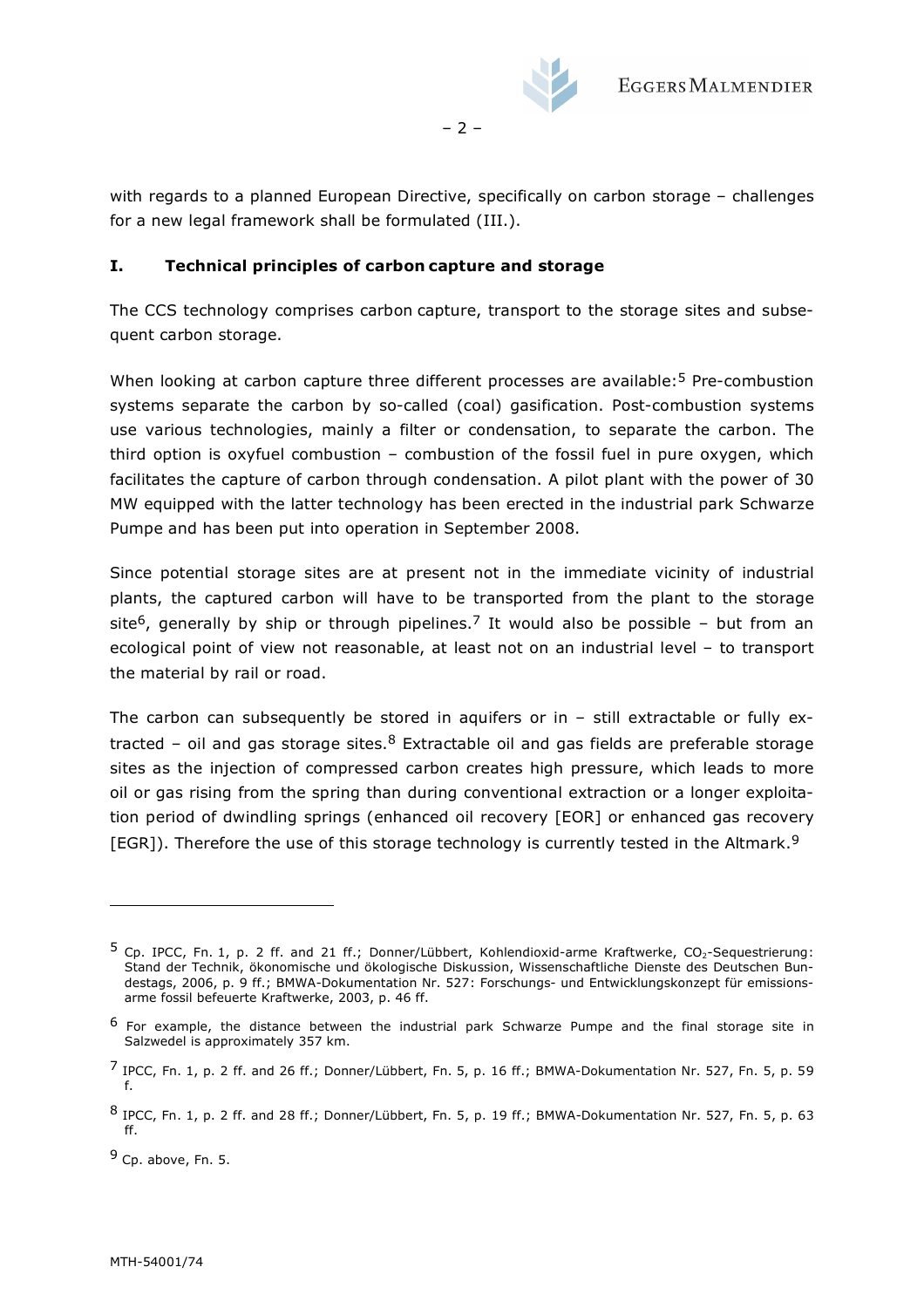

– 3 –

Injection of carbon in deep, non-mineable coal seams is another theoretically available technology; however, it does not seem to be technically advanced enough yet. Finally, ocean storage has also been discussed, but is categorically rejected for climate policy and environmental reasons.<sup>10</sup>

When looking at the CCS-technology the crucial questions thus are storage safety and the prevention of uncontrolled carbon emissions. If storage safety cannot be achieved the globally aspired advantage of carbon storage in terms of its climate protection bene $fits<sup>11</sup>$  would be lost. In addition carbon emissions from storage sites pose a significant local risk to health and life.<sup>12</sup> Consequently, research projects are still trying to determine whether carbon can be stored safely and without leakages for long periods of time. However, many experts consider carbon storage to be safe.<sup>13</sup> In this line the IPCC holds a leakage rate of less than one percent is likely for a time period of 100 years,  $14$  which the German Federal Government considers to be acceptable as a maximum leakage rate.<sup>15</sup>

### **II. Legal basis for carbon capture and storage**

To date there is no special legal framework for CCS, neither on international nor on European nor on national level.<sup>16</sup>

However, immission control laws should be applicable to the carbon capture at the beginning of the process as such capture will regularly be carried out in immediate connection with a plant that has to be approved according to the Federal Immission Control

j.

<sup>10</sup> BT-Drs. 16/5059, p. 6.

 $11$  Which are denied by some as CCS draws attention and money from other instruments for reducing emissions such as energy efficiency measures and renewable energies, cp. Greenpeace, False Hope, Fn. 1, p. 5 ff.

<sup>12</sup> IPCC, Fn. 1, p. 11 ff.; Donner/Lübbert, Fn. 5, p. 30 f. According to Greenpeace, False Hope, Fn. 1, p. 7, a continuous leakage even at rates as low as one percent could negate climate migration efforts as no track records or cost estimates for  $CO<sub>2</sub>$  leaks in regard to possible remediation exist.

<sup>13</sup> Donner/Lübbert, Fn. 5, p. 30 f.

<sup>14</sup> IPCC, Fn. 1, p. 31.

<sup>15</sup> BT-Drs. 16/5059, p. 7.

<sup>16</sup> IPCC, Fn. 1, p. 14 and 32; cp. Report of Working Group 3 of the Second European Climate Change Programme, Carbon Capture and Geological Storage, as adopted on 1 June 2006, p. 7, available via the internet http://ec.europa.eu/environment/climat/ccs/index\_en.htm; BT-Drs. 16/5059, p. 8; Report of the Committee on Education, Research and Technology Impact Assessment, Impact Assessment on CO2-Capture and Storage in Power Plants, BT-Drs. 16/9896, p. 48.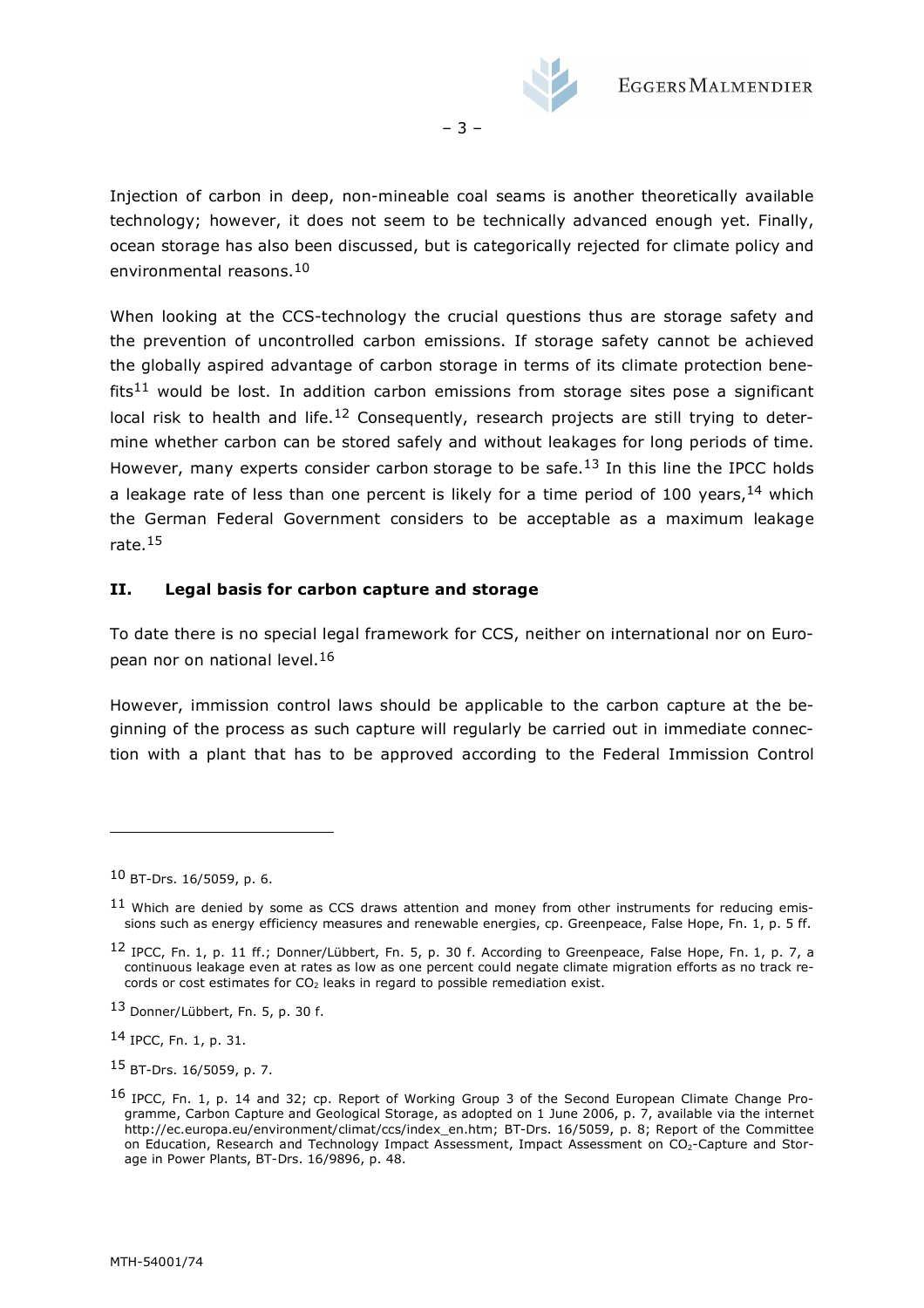

 $-4-$ 

Act<sup>17.18</sup> Where carbon is transported through pipelines, such transport can be subject to sec. 20 ff. EIA Act<sup>19</sup> as well as to the dangerous goods law.<sup>20</sup>

Crucial for the regulation of CCS is the identification of the legal framework covering carbon storage. Waste, Mining and Water Laws are the main legal provisions that need to be considered. Their applicability and requirements will be examined in the following chapters:

# **1. Waste Law**

According to sec. 2 (1) Federal Waste Act<sup>21</sup>, the waste law regime can only apply to carbon storage if the carbon to be stored constitutes waste in the sense of the law.

### **a) Waste quality of carbon**

Good arguments indicate that carbon to be stored constitutes waste in the sense of sec.  $3(1)$  Federal Waste Act.<sup>22</sup> Waste is any moveable object within the groups listed in Appendix I of the Federal Waste Act and which the owner disposes of, wants to dispose of or has to dispose of. The object quality of the carbon is the only criterion which could be challenged here. However, it can be affirmed when the separation and collection of carbon as the starting point of CCS is correctly taken into account: capturing the carbon in order to dispose of it properly instead of simply releasing it into the atmosphere. The European provisions of the Directive 2006/12/EC on waste<sup>23</sup> also define carbon as waste, since, according to art. 1 lit. a, it does not limit the term waste to "moveable objects". In addition, only "gaseous emissions into the atmosphere" are excluded from the application scope pursuant to art. 2 (1) lit. a of the Directive on waste, which is just what carbon storage aims to prevent.

<sup>17</sup> Federal Immission Control Act, i.e. Bundes-Immissionsschutzgesetz (BImSchG).

<sup>18</sup> Dietrich/Bode, CO<sub>2</sub>-Abscheidung und Ablagerung (CAA), p. 21-23; Much, ZUR 2007, 130 (131).

<sup>19</sup> Environmental Impact Assessment Act, i.e. Gesetz über die Umweltverträglichkeitsprüfung (UVPG).

<sup>20</sup> Dietrich/Bode, Fn. 18, p. 24; Much, ZUR 2007, 130 (132).

<sup>21</sup> Federal Waste Act, i.e. Kreislaufwirtschafts- und Abfallgesetz (KrW-/AbfG).

<sup>&</sup>lt;sup>22</sup> According to the Impact Assessment on CO<sub>2</sub>-Capture and Storage in Power Plants, BT-Drs. 16/9896, p. 46, fluent and contained gasiform CO2 shall constitute waste, whereas the waste quality of supercritical fluent or gasiform CO<sub>2</sub> shall remain unclear. Also cp. Stevens, UPR 2007, 281 (284).

<sup>23</sup> Directive 2006/12/EC of the European Parliament and of the Council of 5 April 2006 on waste.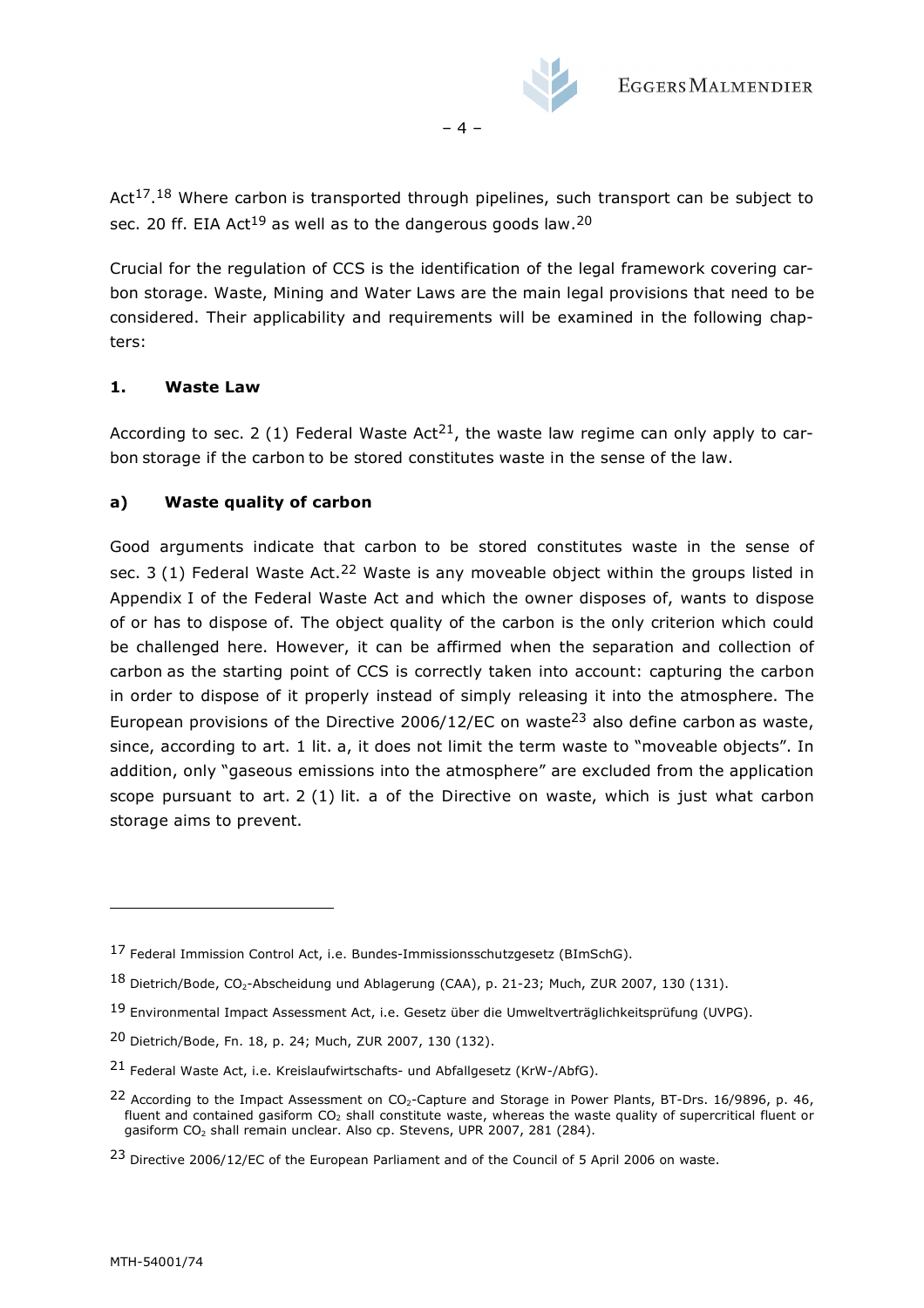

### **b) Provisions of the Waste Law**

Carbon storage can therefore be subject to the principle requirements of the Waste Law with its preference of recycling (sec. 4 (1) No. 2 Federal Waste Act) as well as the principle of waste disposal compliant to public safety (sec. 10, 11 Federal Waste Act). Without going into the details of the provisions of the Waste Law, its main aspects shall briefly be presented:

– 5 –

aa) The carbon storage in extractable oil and gas fields in the EOR/EGR process may be considered as a "recycling" process according to sec. 4 (3) Federal Waste Act, since its main purpose is not to eliminate the pollutant potential of carbon, but to significantly increase the production of an oil or gas field by injecting carbon.<sup>24</sup> As there is no substatutory legislation with more specific requirements with regards to non-pollutant recycling of carbon on the basis of sec. 7 Federal Waste Act yet, the general principle waste law obligations pursuant to sec. 5 Federal Waste Act apply to its recycling. Thereby, carbon has to be stored in a proper and non-pollutant way (sec. 5 (3) 1), especially in conformity with public law provisions (sec. 5 (3) 2) and in a way from which no negative impact on general public safety is to be expected (sec. 5 (3) 3 Federal Waste Act).

bb) Carbon storage in aquifers or in fully exploited oil and gas fields, however, constitutes waste disposal. In this case such aquifers and gas and oil fields would have to be approved waste disposal sites according to sec. 27  $(1)$  1 Federal Waste Act, which, pursuant to sec. 31 (2) 1 Federal Waste Act, are subject to the planning permission obligations<sup>25</sup> with environmental impact assessment (see sec. 31 (2) 2 Federal Waste Act)  $26$ .

In addition the Landfill Regulation<sup>27</sup> applies, which does not contain any specific provisions on storing carbon. However, storage sites will mainly be category IV landfills (sec. 2 No. 10 Landfill Regulation)<sup>28</sup>, into which carbon can only be injected in a gaseous and not in a liquid state of matter according to sec. 7 (1) No. 1 and sec. 7 (2) No. 1 Landfill Regulation.<sup>29</sup>

<sup>24</sup> Much, ZUR 2007, 130 (134).

 $25$  Cp. Impact Assessment on CO<sub>2</sub>-Capture and Storage in Power Plants, BT-Drs. 16/9896, p. 48.

 $26$  The same applies to storage of supercritical and liquid CO<sub>2</sub>: Much, ZUR 2007, 130 (134).

<sup>27</sup> Landfill Regulation, i.e. Deponieverordnung (DepV).

<sup>28</sup> Dissenting: Much, ZUR 2007, 130 (134).

<sup>29</sup> Agreeing: Much, ZUR 2007, 130 (134).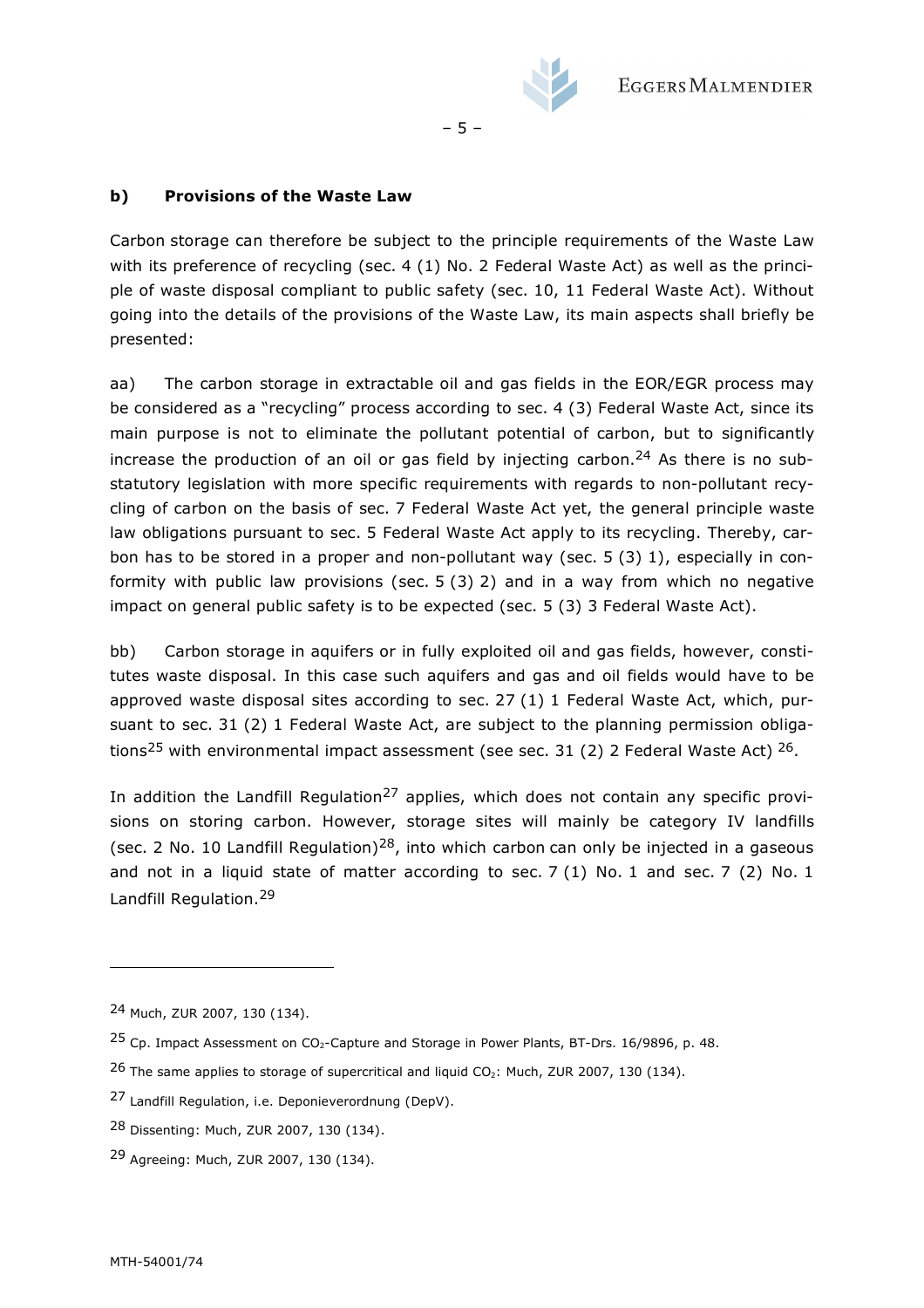

– 6 –

### **c) Conclusion for Waste Law**

In conlusion, the captured carbon should constitute waste in the sense of the Federal Waste Act and CCS should therefore be subject to the Waste Law. The principle waste law obligations, which are partially substantiated in the Landfill Regulation, therefore apply. However, these laws only rudimentarily cover the particularities of CCS.

### **2. Mining Law**

Additionally to the Waste Law regime the Mining Law could also apply to carbon storage if the requirements of sec. 2 Federal Mining  $Act^{30}$  are met.

# **a) Carbon injection in the EOR/EGR process**

The Mining Law applies to the EOR/EGR process<sup>31</sup>, which aims for the recovery of oil and gas (sec. 4 (2) Federal Mining Act) as natural resources (sec. 3 (3) Federal Mining Act)<sup>32</sup> as a traditional mining activity according to sec. 2 (1) No. 1 Federal Mining Act. Therefore, the use of the EOR/EGR process requires governmental approval within the framework of the operating plan procedure (sec. 51 ff. Federal Mining Act) with compliance to the applicable provisions. Upon termination of production, the approval of a separate operating plan of closure (sec. 53 Federal Mining Act) is required. Extensive post-closure care obligations arise due to the duration of the supervision by mining authorities according to sec. 69 (2) Federal Mining Act.

#### **b) Carbon storage as underground storage**

Pursuant to sec. 2 (2) Federal Mining Act, the Mining Law does, however, not apply to carbon storage in aquifers and fully exploited oil and gas fields.<sup>33</sup> This is due to the fact that "storage" in the sense of sec. 2 (2) Federal Mining Act covers temporary storage only whereas CCS aims at permanent storing the captured carbon.<sup>34</sup>

<sup>30</sup> Federal Mining Act, i.e. Bundesberggesetz (BBergG).

<sup>31</sup> Much, ZUR 2007, 130 (133).

 $32$  As hydrocarbons, oil and gas fall into the category of resources included in freehold ownership; cp. Boldt/Weller, BBergG, 1984, sec. 3 ref. 21.

<sup>33</sup> Dietrich/Bode, Fn. 18, p. 13-15; Much, ZUR 2007, 130 (134); Lenz, Glückauf 144 (2008) Nr. 5, 237 (241); Impact Assessment on CO2-Capture and Storage in Power Plants, BT-Drs. 16/9896, p. 48.

 $34$  But the Federal Mining Act could be applicable where CO<sub>2</sub> shall be stored for research in sites already subject to Mining Law regulations, cp. Freytag/Thiem, Glückauf 142 (2006), Nr. 5, 213 (216 f.).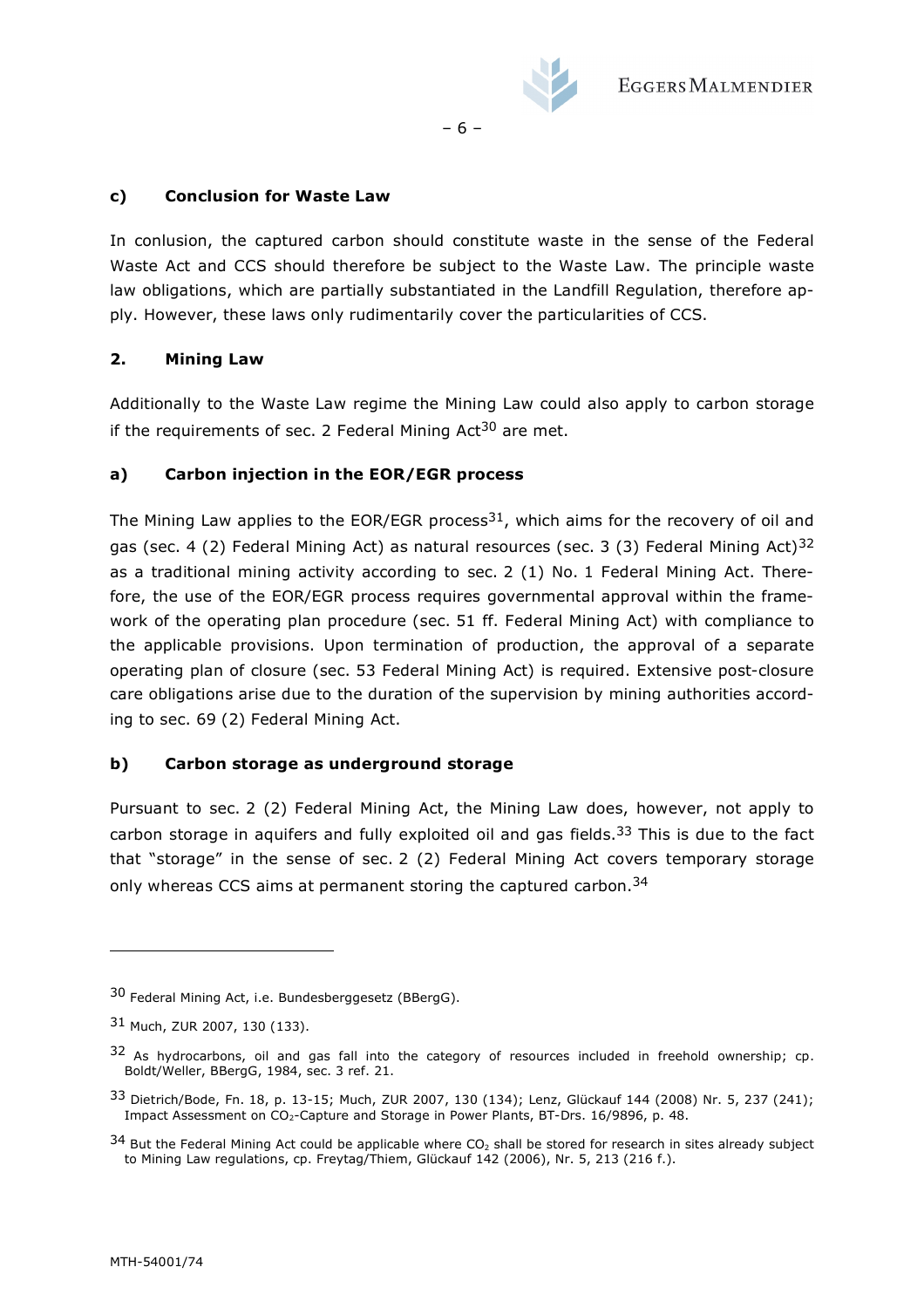

### **3. Water Law**

Where the carbon comes into contact with groundwater during its storage, the Federal Water Act<sup>35</sup>, substantiated in the water laws of the Federal States, also needs to be considered.

– 7 –

# **a) Carbon injection in aquifers**

Carbon injection in saline aquifers constitutes a "discharge of substances into the groundwater" as a genuine water use in the sense of sec. 3 (1) No. 5 Federal Water Act. Therefore, a water law allowance (sec. 7 Federal Water Act) or permit (sec. 8 Federal Water Act) is required.<sup>36</sup> Whether the requirements for this are met depends on the specific geological and hydrogeological conditions of each individual case.

Where the carbon pushes saline groundwater into upper beds suitable for potable water, it could pose a prohibited risk to the public water supply in the sense of sec. 6 (1) Federal Water Act; such risks would have to be prevented or cleared through additional licensing requirements (sec. 4 Federal Water Act). If the carbon reacts with the deep groundwater, the (chemical and physical) qualities of the water may also deteriorate in comparison to its prior condition and therefore also in comparison to its natural condition.37 In this case an allowance in the sense of sec. 7 Federal Water Act would have to be declined due to sec. 34 (1) Federal Water Act. However, if storage sites are selected carefully, the German Federal Government considers these risks to be a controllable.<sup>38</sup>

# **b) Carbon injection in oil and gas storage facilities**

Being injected in oil and gas storage sites, carbon does not necessarily come into contact with the groundwater. However, according to sec. 3 (2) No. 2 Federal Water Act, this will often constitute an "artificial" use, for which permission is also required, since there is a risk of groundwater quality being affected in the case of a leakage. Contact with the groundwater is also possible when the oil or gas storage site has already partially been filled with water.<sup>39</sup>

<sup>35</sup> Federal Water Act, i.e. Wasserhaushaltsgesetz (WHG).

<sup>36</sup> Impact Assessment on CO<sub>2</sub>-Capture and Storage in Power Plants, BT-Drs. 16/9896, p. 48; Lenz, Glückauf 144 (2008) Nr. 5, 238 (241).

<sup>37</sup> Cp. on the term of deterioration: Czychowski/Reinhardt, WHG, 8th edition, sec. 34 ref. 7 and sec. 26 ref. 26.

<sup>38</sup> BT-Drs. 16/5059, p. 9.

<sup>39</sup> Much, ZUR 2007, 130 (134); Dietrich/Bode, Fn. 18, p. 16-21.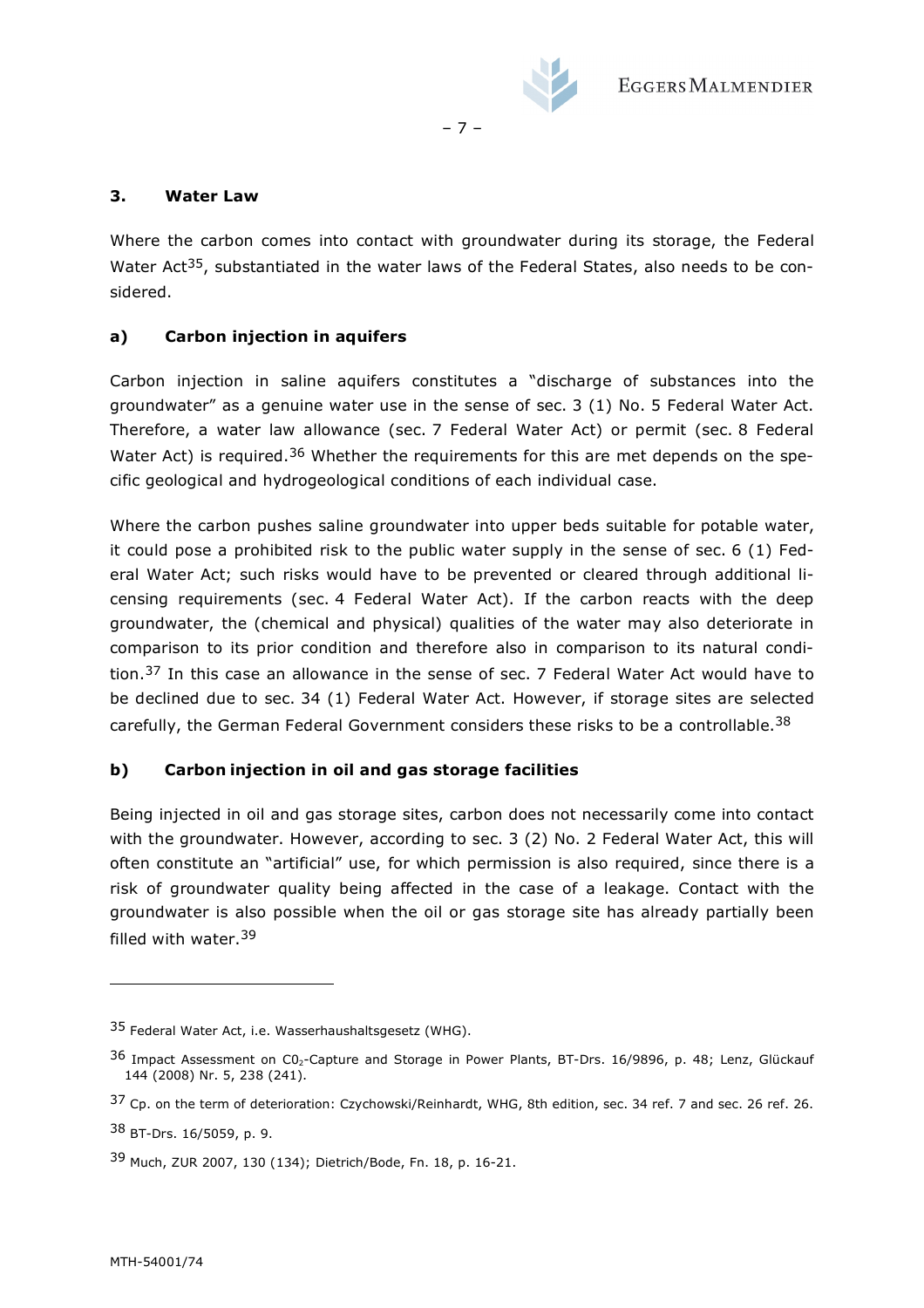

Such permission requires that any negative effects are impossible or can be excluded by additional licensing requirements (sec. 4 Federal Water Act). Pursuant to sec. 34 (2) Federal Water Act, storage has to be carried out in a way that there is no concern about groundwater contamination or any other negative effect on its qualities. In accordance with the jurisdiction of the Federal Administrative Court, strict criteria are to be applied.<sup>40</sup>

– 8 –

#### **c) Conclusion for Water Law**

In summary, Water Law is relevant for carbon injection and carbon injection requires approval by the competent authorities. Both, carbon injection in aquifers and carbon injection in oil and gas storage sites, seems to be approvable, however, only if negative effects on the groundwater are or can be excluded.

#### **4. Conclusion for current legal basis**

CCS is not forbidden by applicable laws which already provide an extensive catalogue of provisions for the use of this technology especially enabling the operation of pilot plants. Apart from the Immission Control Act for carbon capture, the Waste, Mining and Water Laws with their approval procedures and requirements provide the legal framework for the various methods of carbon storage:

Carbon injection in aquifers constitutes waste disposal, so that the storage site has to be approved in a landfill planning permission process. In addition, it constitutes a (genuine) groundwater use, the approvability of which can be problematic<sup>41</sup> and consequently depends on the specific circumstances of each individual case.

The carbon injection in extractable or fully extracted oil and gas fields should be approvable to a large extent. With regards to the Water Law, contact with and therefore contamination of groundwater (especially through leakages) have to be excluded. Furthermore, carbon injection in fully extracted oil and gas fields probably requires a planning permission since they should constitute landfills according to Waste Law provisions. However, if carbon is used in the EOR/EGR process, it does not constitute waste disposal, but rather waste recycling, which can be approved in the course of the operating plan allowance of oil and gas production.

<sup>40</sup> Federal Administrative Court, dec. of. 26 June 1970 – 4 C 99.67, NJW 1970, 1890 (1892); dec. of. 16 July 1965 – 4 C 54.65, ZfW 1965, 113 = DVBl. 1966, 496.

 $41$  Cp. Impact Assessment on CO<sub>2</sub>-Capture and Storage in Power Plants, BT-Drs. 16/9896, p. 48.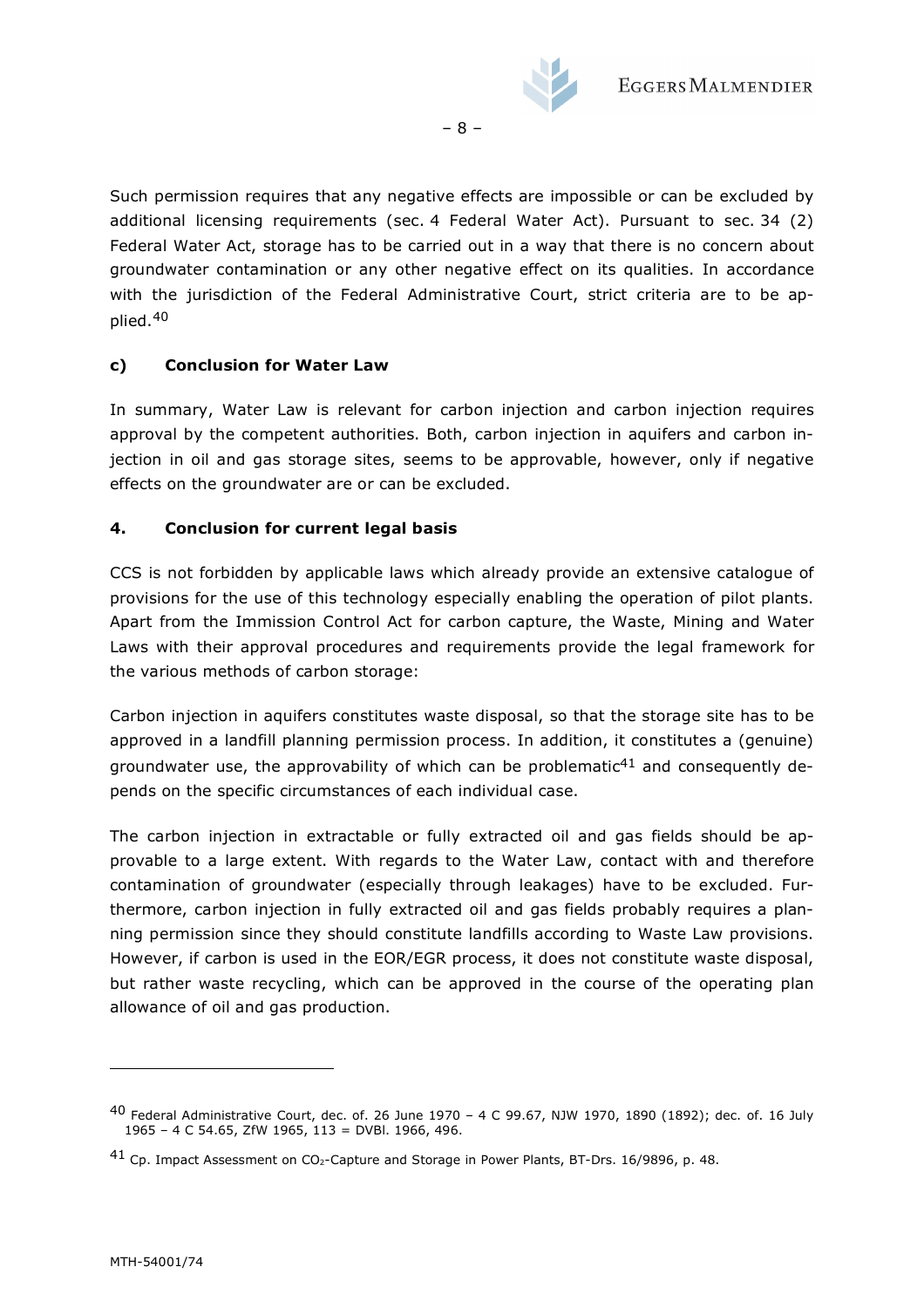

In summary, it has to be noted that the current legal framework can be the basis for current pilot plants but still includes several legal barriers for the use of CCS on an industrial level.42 Therefore it is necessary to create a legal framework that covers all parts of the process, guarantees storage safety, prevents negative impacts on human health and the environment and provides legal certainty for both, pilot plants and the large-scale use of CCS on an industrial level.

– 9 –

#### **III. Challenges for a future legal framework**

To reduce the remaining legal barriers for CCS in the current law the European Commission proposed a Directive on carbon storage<sup>43</sup> in the beginning of 2008,<sup>44</sup> as the Commission sees CCS as a necessary option to reduce carbon emissions in addition to the preferred instruments of energy efficiency and renewable energies.<sup>45</sup>

#### **1. Proposal for a Directive on carbon storage**

The subject matter of the European Commission's proposal for a Directive is the establishment of a legal framework for carbon storage. The proposal is divided into eight chapters:

a) The first chapter – compliant with the general structure of European legislation – includes general provisions and regulations on carbon storage. The key element is the definition of the purpose of the Directive: the permanent containment of carbon in such a way as to prevent or reduce as far as possible negative effects on the environment and any resulting risk to human health (art. 1 (2)). Ocean storage of carbon in the water columns is prohibited (art. 2  $(4)$ ).  $46$ 

 $42$  According to the Impact Assessment on CO<sub>2</sub>-Capture and Storage in Power Plants, BT-Drs. 16/9896, p. 8 and 49, even the current pilot projects shall not be approvable under the applicable laws.

<sup>43</sup> Proposal for a Directive of the European Parliament and of the Council on the geological storage of carbon and amending Council Directives 85/337/EEC, 96/61/EC, Directives 2000/60/EC, 2001/80/EC, 2004/35/EC, 2006/12/EC and Regulation (EC) No. 1013/2006 (COM/2008/0018). Cp. the Draft Report of the European Parliament, Committee on the Environment, Public Health and Food Safety, Rapporteur; Chris Davies (Davies Report), 2008/0015(COD).

<sup>44</sup> And was, in principle, positively received in Germany: Decision of the German Federal Council of 14 March 2008, BR-Drs. 104/08.

<sup>45</sup> Cp. Doppelhammer, ZUR 2008, 250.

<sup>46</sup> Cp. in this respect the negative attitude of the Federal Government as well: BT-Drs. 16/5059, p. 6; cp. the agreements under international law which the recitals 9 and 10 of the proposal refer to. Also cp. Doppelhammer, ZUR 2008, 250 (251).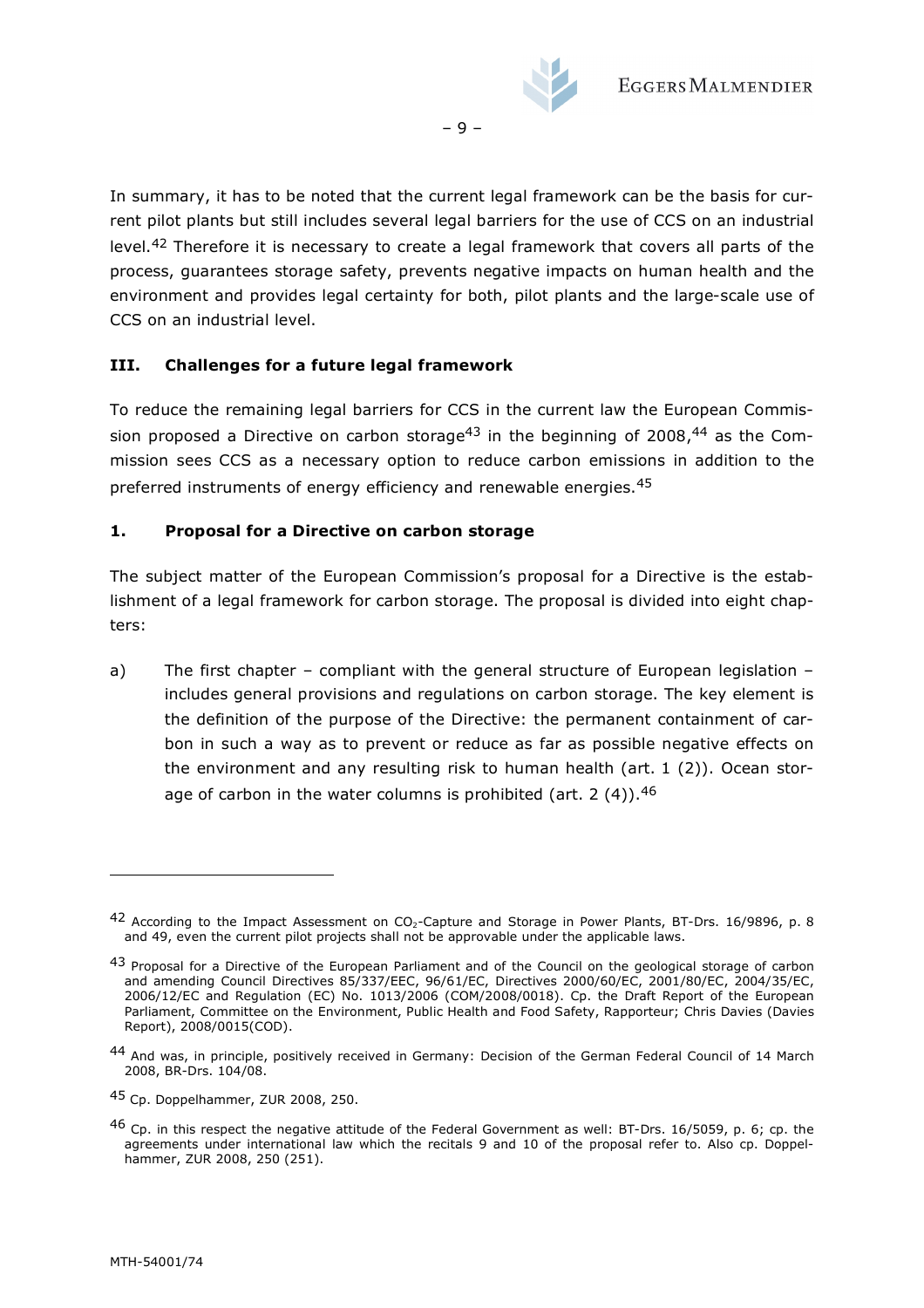

b) The selection of suitable storage sites is of significant importance.<sup>47</sup> Therefore, basic provisions for carbon storage sites are formulated in chapter two, particularly in art. 4. Member states are to determine areas for carbon storage which comply with the provisions of the Directive. Storage sites must not have a significant risk of leakage and significant negative environmental or health impacts must be unlikely.<sup>48</sup>

 $-10-$ 

Annex 1 includes precise process regulation criteria for the selection of potentially suitable carbon storage sites in the shape of a four step assessment. Member States can issue an exploration permit for investigating the suitability of a site for carbon storage.

In order to protect and promote investment into explorations, exploration permits may be granted for a limited capacity and a limited period of time, <sup>49</sup> during which the holder of the permit shall have the sole right to explore the potential carbon storage complex.<sup>50</sup> Still in debate is the question whether an exploration permit shall grant a priority right for a subsequent storage permit.<sup>51</sup> This could prevent third parties from using the results of expensive explorations to obtain a storage permit. Currently, the exploration permit holder's advance in knowledge is the only protection against this.

c) Storage permits as regulated in chapter three are the core element of the future legal framework and the main instrument in order to ensure compliance with the provisions of the Directive (art.  $6$ ).<sup>52</sup> Issuing a storage permit particularly requires the applicant to provide the permit authority with information regarding the storage site and the carbon to be stored. A monitoring plan, a corrective measures plan in the case of a leakage, a post-closure plan and proof of financial security are also required.

<sup>47</sup> Cp. Doppelhammer, ZUR 2008, 250 (251).

<sup>48</sup> Demanding more detailed regulation: German Federal Council, BR-Drs. 104/08, no. 4 and 21.

<sup>49</sup> Art. 5 (4) of the Commission's proposal includes a maximum period of two years, renewable once for a maximum of two years; according to the Davies Report, Fn. 43, p. 18, Am. 24 to art. 5 (4), the duration of the exploration permit should not exceed the period necessary to carry out the exploration.

<sup>50</sup> Including protection against other competing uses of the site, cp. Doppelhammer, ZUR 2008, 250 (252).

<sup>51</sup> In favour of such a priority right cp. the Davies Report, Fn. 43, p. 17, Am. 23 to art. 5 (2).

<sup>52</sup> Doppelhammer, ZUR 2008, 250 (252).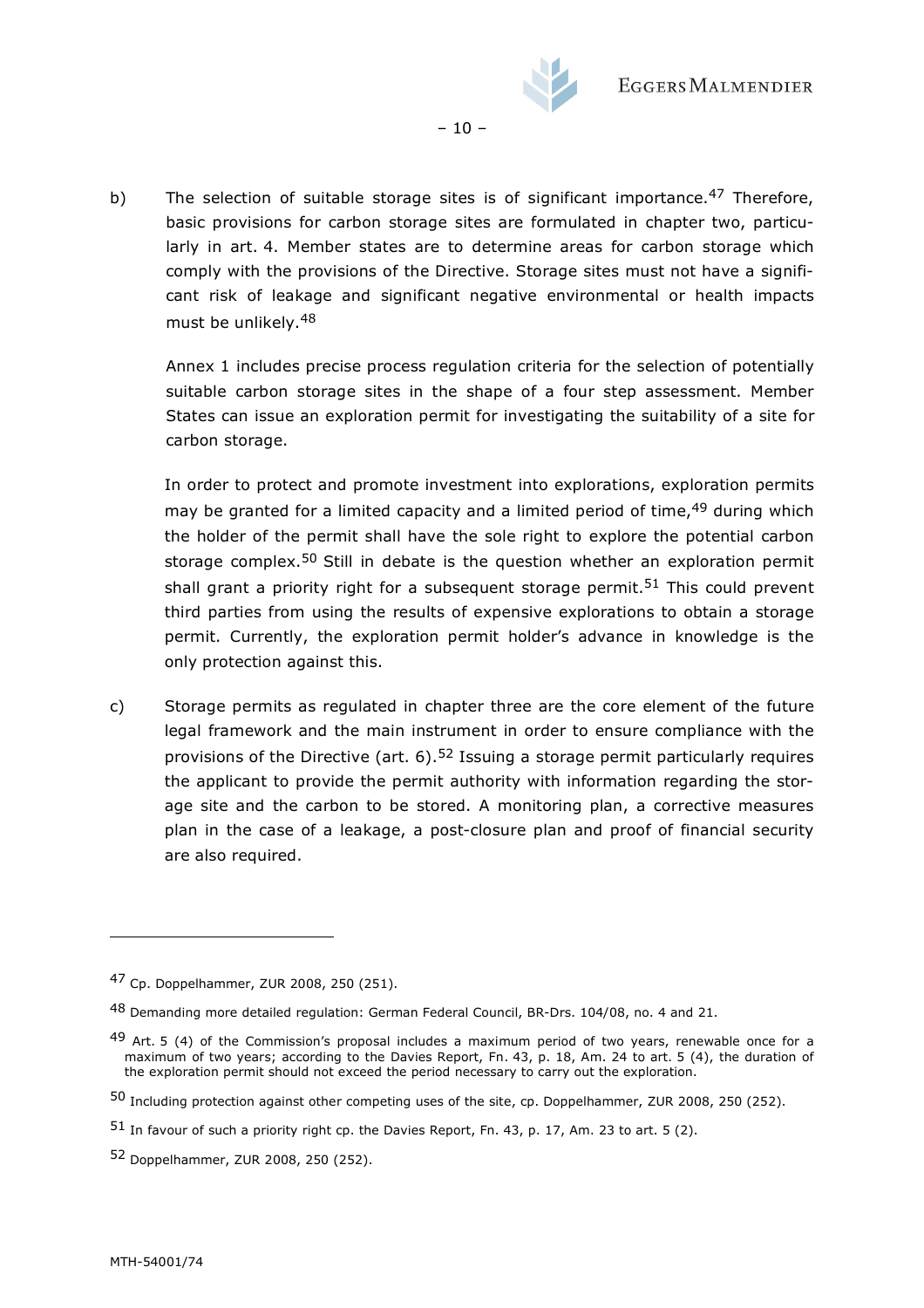

 $-11-$ 

One provision in the proposal, which needs to be emphasized and critically questioned with regards to the subsidiarity principle,  $53$  requires the European Commission to be consulted according to art. 8 (2) and art. 10 before issuing the permit and allows the Commission six months for review.<sup>54</sup> Such review on a European level shall help to ensure that the Directive is implemented coherently in the entire Union while also enforcing the public's trust in carbon storage, especially at the beginning of the enforcement of the Directive.<sup>55</sup> The European Commission's opinion is non-binding; however, reasons have to be stated when deviating from it.

d) Chapter four of the proposal provides the concrete requirements for the documents to be supplied with the permit as well as those for operating the storage site.

The Directive includes precise provisions in art. 13 and Annex II especially with regards to the required monitoring plan. The plan shall be submitted to and approved by the competent authority. It shall be updated during the operational phase. The purpose of monitoring is to determine whether the behaviour of stored carbon corresponds to modelled behaviour, to detect migration or leakage and to determine whether a detected leakage has any adverse effects on the surrounding environment or human health.

Art. 12 of the proposal regulates the substantial requirements for the stored carbon and demands that the carbon stream shall consist overwhelmingly of carbon. It is still being debated whether a precise percentage is to be provided by the Directive.<sup>56</sup> However, in practice it seems to be more significant that no waste and other matter may be added for the purpose of disposal. Therefore, the carbon shall be assessed before storage and the quantities and characteristics of carbonstreams delivered shall be documented in a register. Of even greater importance in practice than any general regulation is the fact that the carbon is suitable for the local geological formation in order to ensure storage safety (art. 4); this will have to be assessed for each individual case during the permit process.

<sup>53</sup> German Federal Council, BR-Drs. 104/08, no. 15.

<sup>54</sup> According to the Davies Report, Fn. 43, p. 25, Am. 38 to art. 10, the Commission shall have the right to object permits within one month; such objections will suspend the permit until such time as agreement may be reached between the competent authority and the Commission and made public.

<sup>55</sup> Doppelhammer, ZUR 2008, 250 (252).

<sup>56</sup> According to the Davies Report, Fn. 43, p. 14, Am. 18 to art. 3 (12), and p. 29 f., Am. 44 to art. 12 (1), a  $CO<sub>2</sub>$ -stream shall consist of not less than 90%  $CO<sub>2</sub>$ .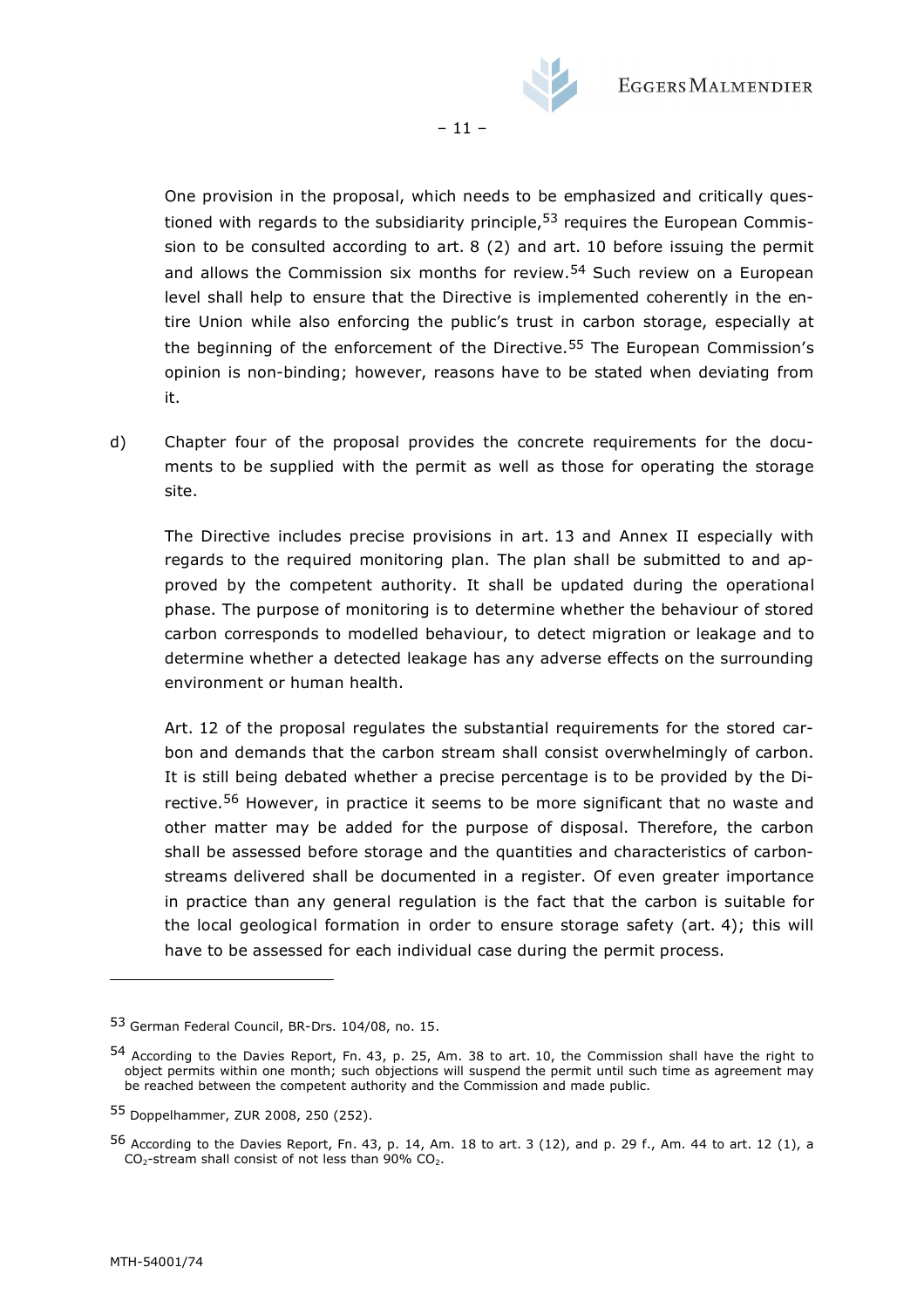

Furthermore, it needs to be emphasised that the competent authority shall review the permit not only in the case of irregularities, but generally every five years (art. 15 and art. 11 (3) lit. d).<sup>57</sup> In addition, routine inspections shall be carried out annually. The competent authority shall review and if necessary withdraw the storage permit, especially if it has been notified of significant irregularities or leakages (art. 16 and art. 11). This involves great administrative expense and its practical use is yet to be examined, especially in comparison to other high-risk projects.

– 12 –

Art. 17 and 18 include a special codification of the polluter pays principle and the principle of the common burden: the operator – as polluter – remains responsible during and after the closure of a site; however, the responsibility shall ex officio or on the operator's request be transferred to the competent authority – and therefore to the community – if the relevant conditions stated in the post-closure plan have been met and it can be assumed that the storage site is sealed.<sup>58</sup> The precondition for this transfer of responsibility is that all available evidence must indicate that the stored carbon will be completely contained for the indefinite future. However, it remains to be seen whether this is technically feasible. For this purpose the operator shall prepare a report documenting that this criterion has been met.

Finally, the Directive itself only partially includes instructions on how to deal with leakages. The provisions of the Directive on environmental liability<sup>59</sup> shall apply to local damages and the emission trading scheme to global damages, especially climate damages. To guarantee that all obligations arising from closure and postclosure procedures as well as from inclusion of the emission trading scheme in the case of leakages as well as corrective measures obligations in the case of significant irregularities or leakages arising from this Directive can be met, art. 19 demands that financial security is presented by the operator.

e) Chapter five includes another particularity of the proposal: all potential users shall be able to obtain access to carbon transport networks and storage sites. The aim of this provision is the establishment of a fair and open access to the carbon transport networks and storage sites, basically only limited by available capacity

j.

<sup>57</sup> Dissenting German Federal Council, BR-Drs. 104/08, no. 20.

<sup>58</sup> Critical: German Federal Council, BR-Drs. 104/08, no. 18.

<sup>59</sup> Council Directive 96/61/EC of 24 September 1996 concerning integrated pollution prevention and control; Directive 2004/35/EC of the European Parliament and of the Council of 21 April 2004 on environmental liability with regard to the prevention and remedying of environmental damage.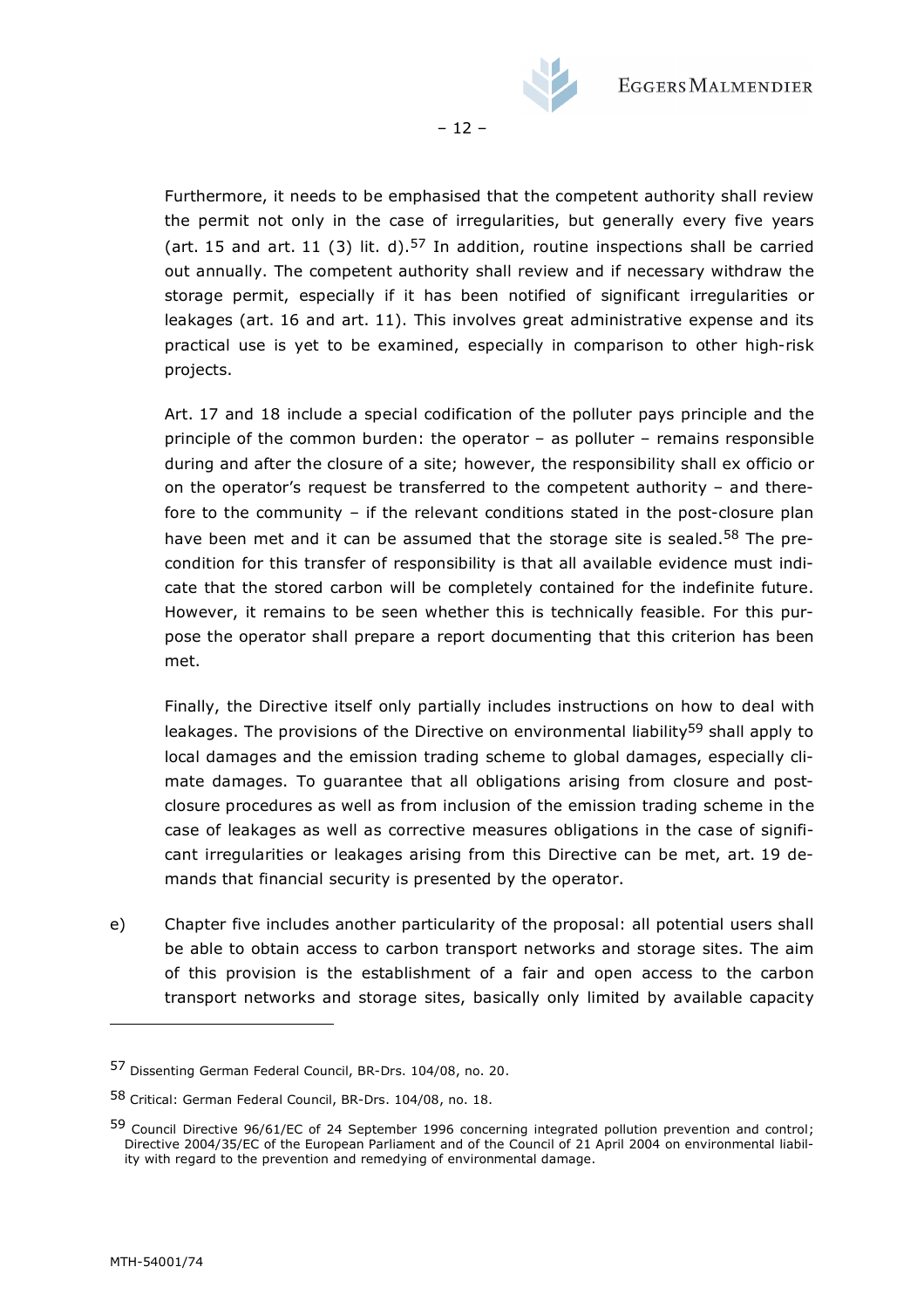

– 13 –

and technical reasons. This provision shall ensure access to the carbon transport networks and storage sites as this could become a precondition for entry into the domestic power and heating market and for the competition on such market, depending on the relative prices for carbon emission and carbon storage.<sup>60</sup>

- f) Chapter six and eight include general provisions on the competent authority, transboundary co-operation, penalties, reporting, amendments and relevant committee procedures as well as general (final) provisions typically included in directives.
- g) Finally, chapter seven includes regulations for the amendment of existing directives into which the Directive on carbon storage shall be integrated as smoothly<sup>61</sup> as possible: The obligation for an environmental impact assessment, inclusion of carbon capture facilities in the application scope of the IPPC Directive and the Directive on environmental liability<sup>62</sup> should be emphasised.

A clarifying exception for the Water Framework Directive63 and its prohibition to inject harmful substances into the groundwater is as well included in the proposed Directive as the exclusion of carbon storage from the regime of the European Waste Legislation<sup>64</sup>; the European Commission states the opinion that the proposed Directive should and can ensure a high level of environmental and health protection.65 Therefore exceptions from the European Water and Waste Legislation regime seem to be justified in order to abolish legal barriers for CCS. The exception from the Water Framework Directive shall allow the injection of carbon in saline aquifers.<sup>66</sup>

<sup>60</sup> Agreeing: German Federal Council, BR-Drs. 104/08, no. 3. Also cp. Doppelhammer, ZUR 2008, 250 (253).

<sup>61</sup> German Federal Council, BR-Drs. 104/08, no. 7.

<sup>62</sup> Council Directive 96/61/EC of 24 September 1996 concerning integrated pollution prevention and control; Directive 2004/35/EC of the European Parliament and of the Council of 21 April 2004 on environmental liability with regard to the prevention and remedying of environmental damage.

<sup>63</sup> Directive 2000/60/EC of the European Parliament and of the Council of 23 October 2000 establishing a framework for Community action in the field of water policy.

<sup>64</sup> Directive 2006/12/EC of the European Parliament and of the Council of 5 April 2006 on waste.

<sup>65</sup> Doppelhammer, ZUR 2008, 250 (253).

<sup>66</sup> Cp. Doppelhammer, ZUR 2008, 250 (253).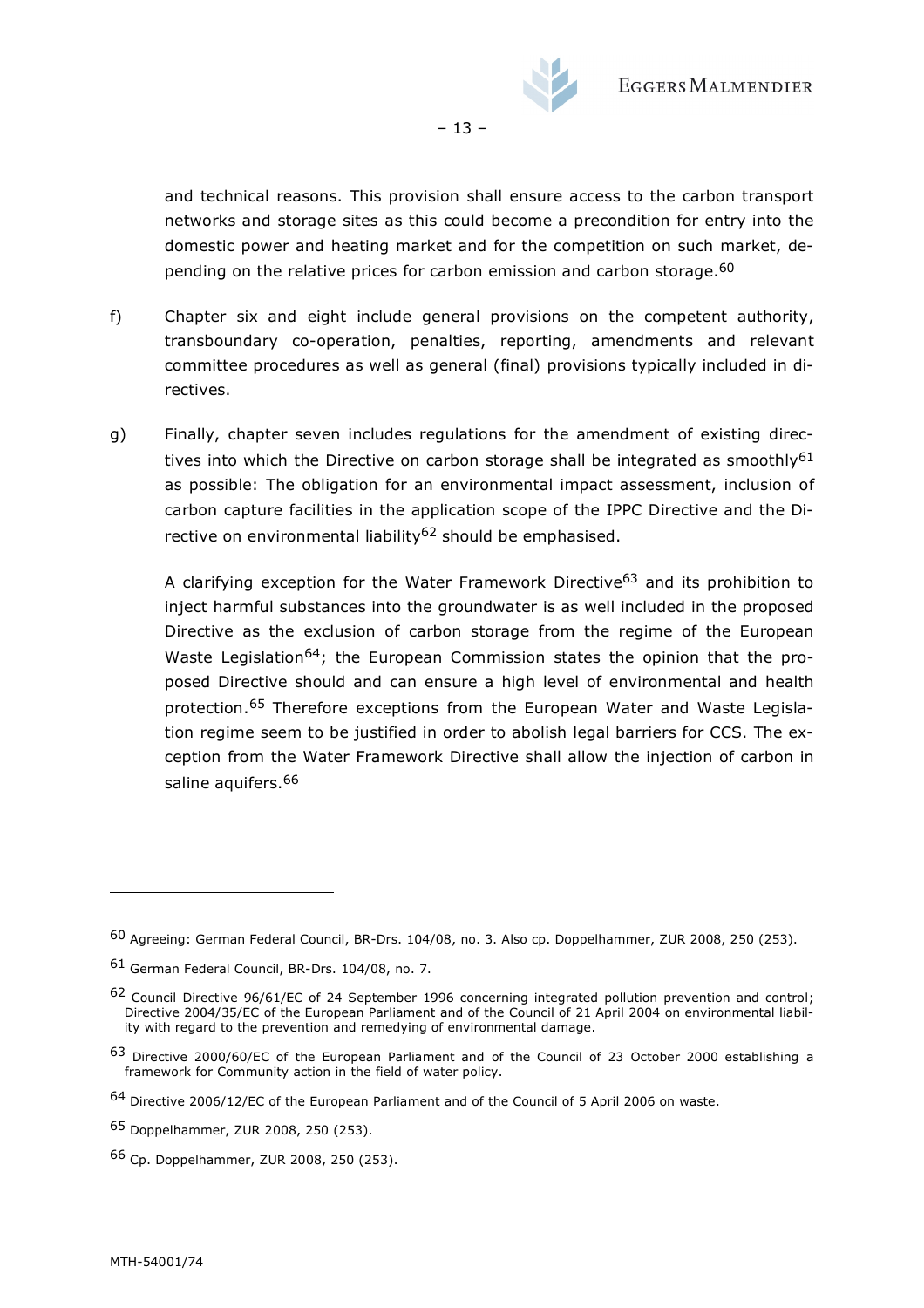

Finally, the legal obligation for large combustion plants<sup>67</sup> to be "capture ready" from the date the proposed Directive comes into effect needs to be mentioned.<sup>68</sup> Large combustion plants, for which the original construction license or the original operating license is granted after the Directive comes into effect, shall have suitable space for the equipment necessary to capture carbon and shall have assessed the availability of suitable transport and storage possibilities.<sup>69</sup> This is to legally introduce the transition to low-carbon power generation – beyond the emission trading scheme as a market tool.<sup>70</sup>

– 14 –

h) The European Commission plans to complete the European legislative procedure by the end of 2008, but at the latest in spring 2009. In case of meeting this ambitious schedule the Directive would have to be implemented by the Member States within one year (art. 36), meaning as early as spring 2010.

#### **2. Smooth implementation in national law**

Two ways are available for implementing the planned Directive on carbon storage: by literal 1:1 implementation in a statute on carbon storage or alternatively by integration into the existing environmental legislation.

The 1:1 implementation in a statute on carbon storage (or a separate chapter in the environmental code that is currently in the legislation procedure) could be preferable as it ensures conformity with the Directive and enables a consistent legal standard within the European Community. Furthermore, a statute covering all steps of CCS provides a monolithic regulation that can help to enforce the necessary public acceptance of the technology.<sup>71</sup>

<sup>67</sup> Directive 2001/80/EC of the European Parliament and of the Council of 23 October 2001 on the limitation of emissions of certain pollutants into the air from large combustion plants.

<sup>68</sup> Critical: German Federal Council, BR-Drs. 104/08, no. 13.

 $69$  More detailled provisions for plants to be "capture ready" are formulated in the Davies Report, Fn. 43, p. 46, Am. 74 to art. 9a (1) Directive 2001/80/EC.

<sup>&</sup>lt;sup>70</sup> Such requirements do not only arise with implementation of the directive; similar conditions were contractually required of a power supplier when planning a large power plant in Hamburg; see the homepage of the authorities for urban development and the environment as well as that of the authorities of industry and trade of the Free and Hanseatic City of Hamburg.

 $71$  Cp. Impact Assessment on CO<sub>2</sub>-Capture and Storage in Power Plants, BT-Drs. 16/9896, p. 52.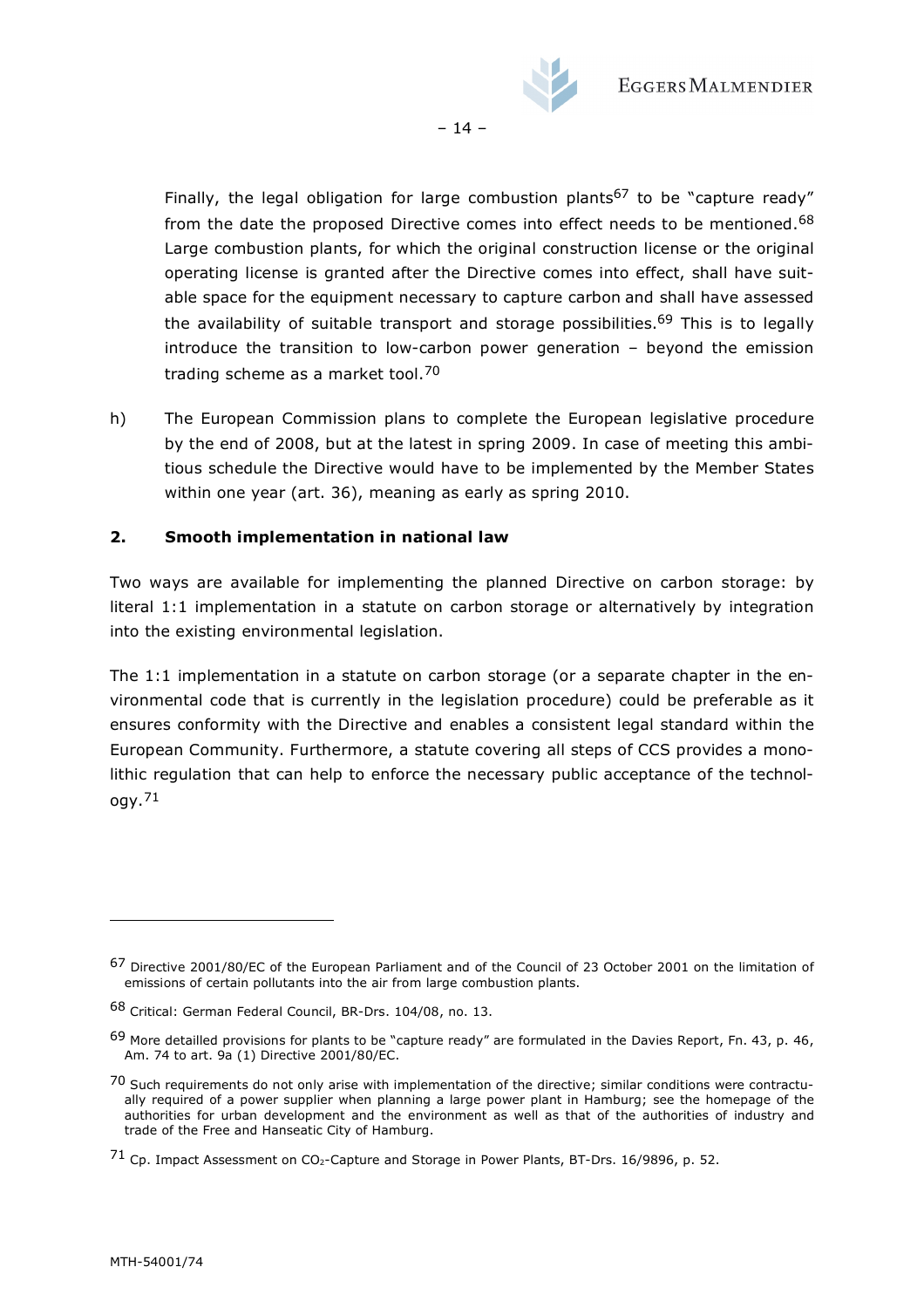

 $-15 -$ 

#### **3. Legislative measures prior to implementation of the Directive**

Until enactment and subsequent implementation of the Directive, additional provisions for regulating CCS can already be stipulated by means of a regulation today on the basis of the existing powers of authority, especially of the Waste Law, namely sec. 7, 36c Federal Waste Act. This would be particularly appropriate as sub-statutory legislation could provide legal security for current projects<sup>72</sup> in case of any delay in the European legislative procedure.<sup>73</sup>

In addition to the proposal itself, the provisions of the Landfill Regulation on underground storage including regulations on their construction, operation, closure and post-closure procedures as well as particularly on emissions and emission control could serve as a model. Furthermore, the regulations of the Directive on underground waste storage can be applied to carbon use, which in particular include material requirements as well as provisions on proof of long term security (see sec. 4, 2 No. 2 Directive on underground waste storage).

Particularly a "Regulation on Carbon Storage" – until implementation of the Directive on carbon storage – could include provisions on the condition of the storage site, material purity of the carbon, injection procedure and especially regulations on monitoring and reporting of storage.<sup>74</sup> As one result it would have to be ensured that the carbon behaves environmentally friendly, is locally stable and pressure robust. Furthermore, the necessary organisational and financial measures could be implemented.<sup>75</sup>

Alternatively it seems possible to integrate provisions on CCS into the existing Mining Law, $76$  since its subject already is underground storage. This can for example be seen in sec. 126 (3) Federal Mining Act, which includes provisions on the final storage of radioactive material; there are further analogies in connection with the underground storage of gas according to sec. 126 (1) Federal Mining Act. In addition, the operating plan of clo-

 $72$  Cp. Impact Assessment on CO<sub>2</sub>-Capture and Storage in Power Plants, BT-Drs. 16/9896, p. 49.

<sup>&</sup>lt;sup>73</sup> Especially: Research projects on CO<sub>2</sub> injection in Ketzin (CO<sub>2</sub>-SINK) and Schleswig Holstein (RWE Dea) as well as injection projects in the Altmark (Gaz de France subsidiary EEG).

<sup>&</sup>lt;sup>74</sup> Cp. Report of Working Group 3 of the Second European Climate Change Programme, Carbon Capture and Geological Storage, as adopted on 1 June 2006, p. 9, available via the internet http://ec.europa.eu/environment/climat/ccs/index\_en.htm.

<sup>75</sup> BT-Drs. 16/5059, p. 8 and 13.

<sup>76</sup> German Federal Council, BR-Drs. 104/08, no. 11; an integration of provisions regulating CCS into the Mining Law is considered for pilot and research projects, cp. Impact Assessment on CO<sub>2</sub>-Capture and Storage, BT-Drs. 16/9896, p. 50.